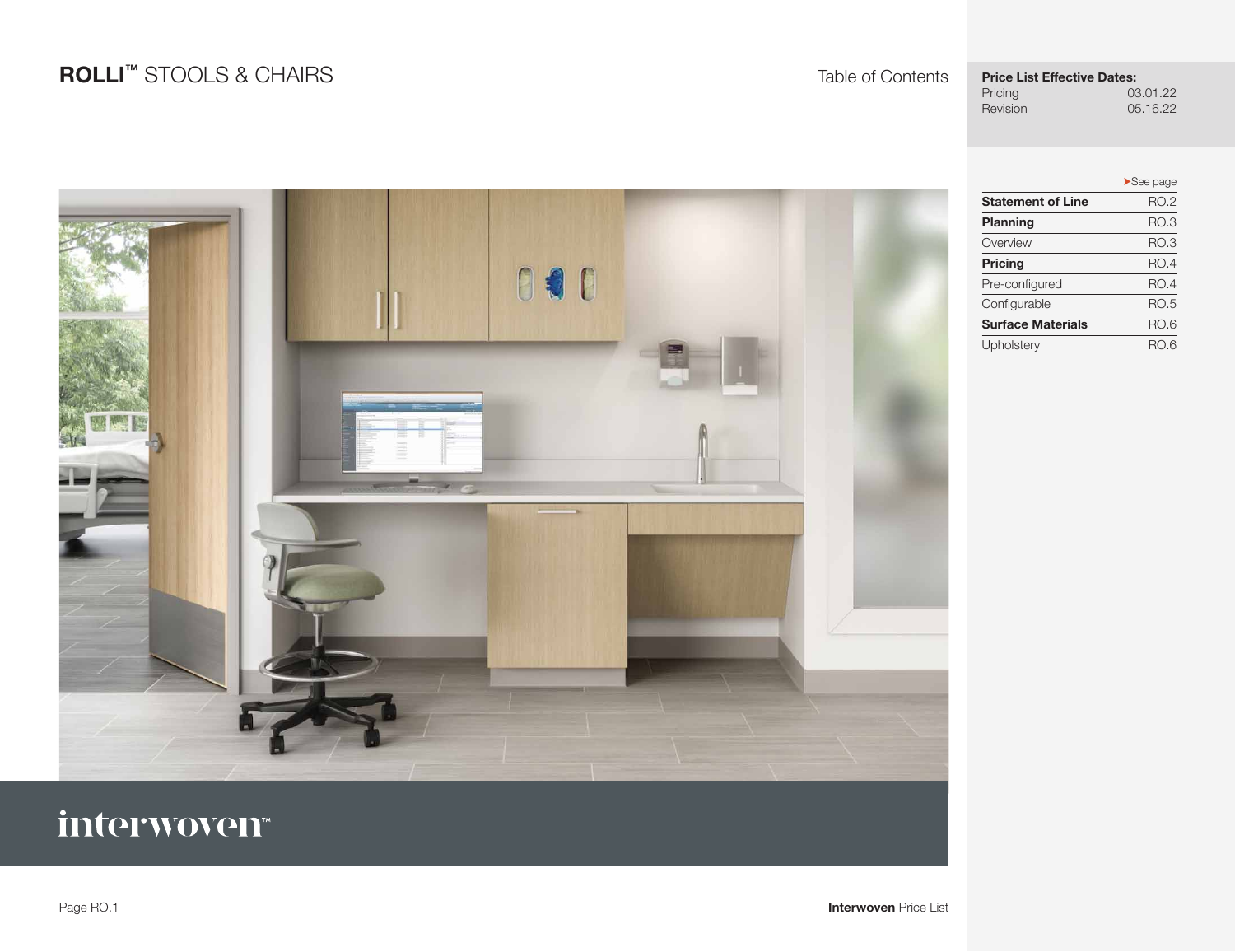## **ROLLI™** STOOLS & CHAIRS Statement of Line

| Statement of Line >See page RO.2 |             |
|----------------------------------|-------------|
| Planning                         | RO.3        |
| Pricing                          | <b>RO.4</b> |
| <b>Surface Materials</b>         | RO.6        |

<span id="page-1-0"></span>➤See individual pricing pages for dimensions.



**Stools**  ▶See page RO.4 for pre-configured models. ▶See page RO.5 for configurable models.

 $\mathbb{P}$ 

**Collaborative Chairs**  ▶See page RO.5 for configurable models.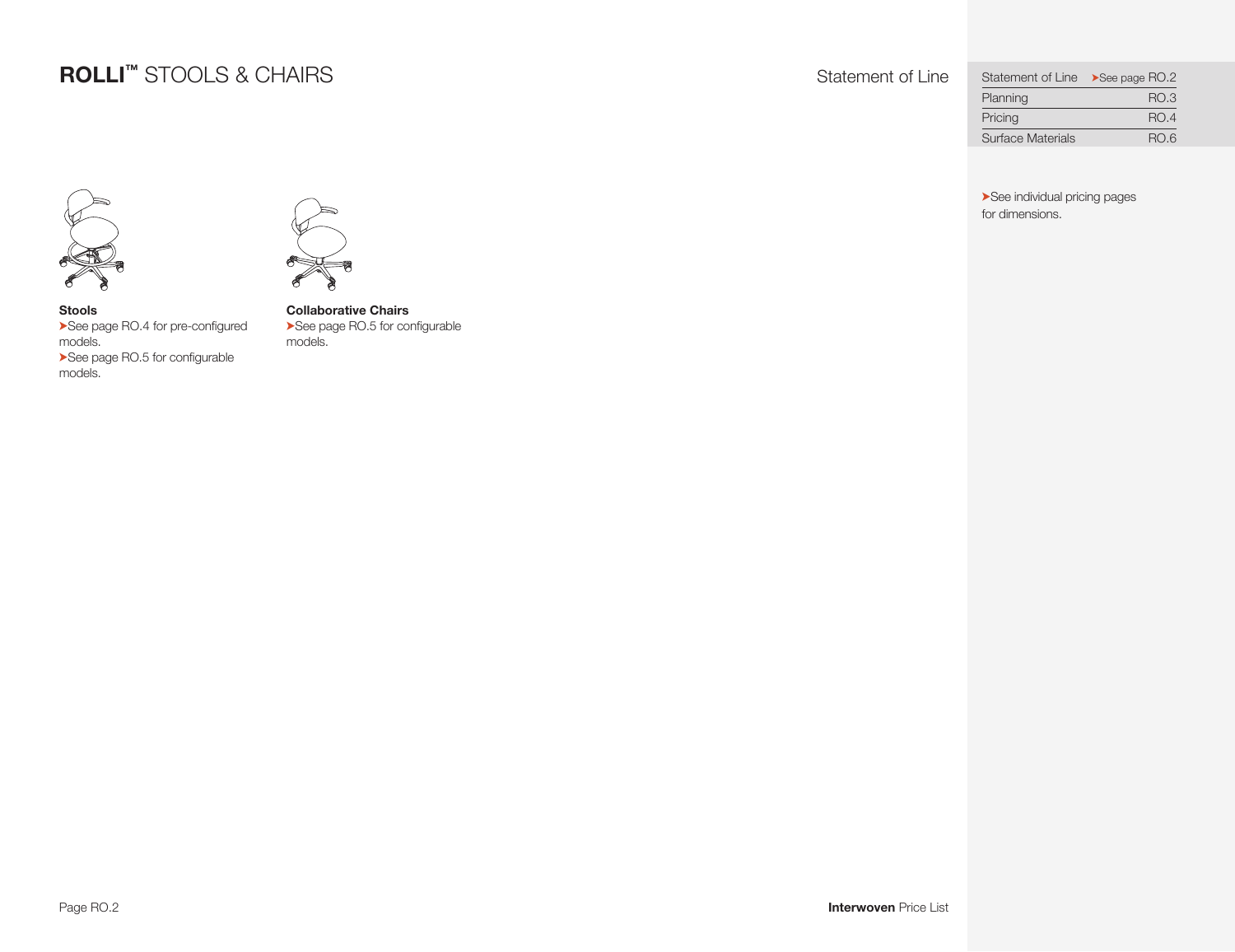## **ROLLI™** STOOLS & CHAIRS Planning

Overview

<span id="page-2-0"></span>

| Statement of Line >See page RO.2 |             |
|----------------------------------|-------------|
| Planning                         | RO.3        |
| Pricing                          | <b>RO.4</b> |
| <b>Surface Materials</b>         | RO.6        |

**Contrasting upholstery** on backs and seats is available. if different price grades are selected, use our electronic specification tool for accurate pricing.

**Seat and back** are available in all **Back frame and seat pan** are in-line and graded-in Alliance fabrics. polypropylene; offered in black and grey. **Seat** can tilt forward 4°. **Back** can tilt 9.8° and provides 13⁄4" of height adjustment. ŒЩ  $\overline{\mathbb{C}}$ **Five-star base with integrated footrest** swivels 360° and is con-R structed of black, reinforced plastic.**Footring** is standard on all stool models, and is comprised of a polished aluminum outer ring with black powdercoated aluminum **Black, hard dual-wheel casters** for spokes in the center. Footring height carpeted floors are standard. Soft adjustment is quick and simple with a dual-wheel casters for hard floors are release lever. available as an option on configurable models; upcharge applies.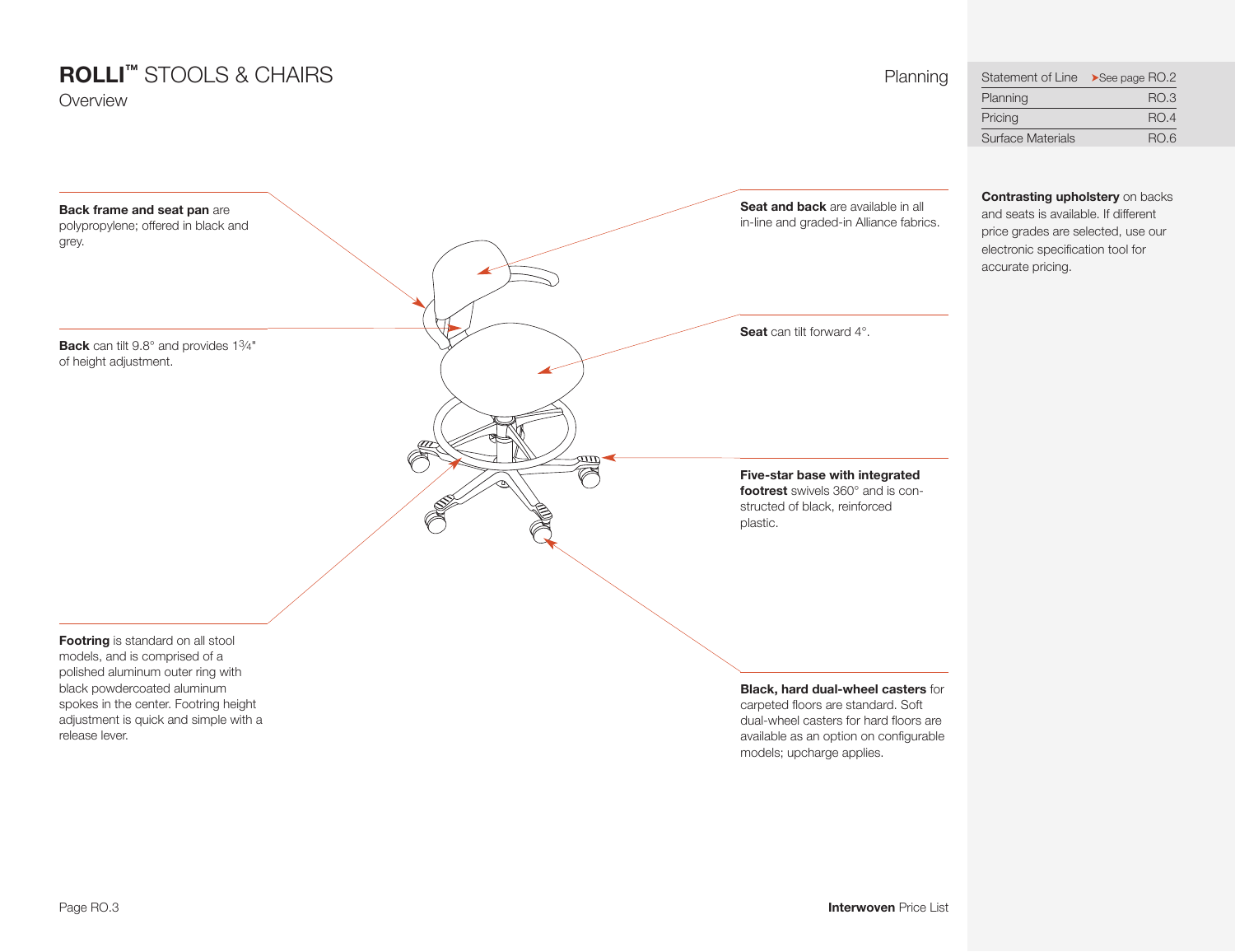## **ROLLI™** STOOLS & CHAIRS Pricing

Pre-configured



**Stool**

|                    |                                        | <b>Shipping</b> | <b>GSA</b> |             |                |      |      |      |      |      |       |            |         |
|--------------------|----------------------------------------|-----------------|------------|-------------|----------------|------|------|------|------|------|-------|------------|---------|
| Model              | <b>Description</b>                     |                 |            | 2/COM 3/COL | $\overline{4}$ | .5   | 6    |      |      | L8   | lbs.  | Cubic Feet | SIN     |
|                    | <b>BLACK BACK FRAME &amp; SEAT PAN</b> |                 |            |             |                |      |      |      |      |      |       |            |         |
| <b>V62STBKHCKD</b> | Stool                                  | \$1048          | 1107       | 1141        | 1180           | 1235 | 1290 | 1344 | 1578 | 1708 | 15.50 | 5.40       | Pending |
|                    | <b>GREY BACK FRAME &amp; SEAT PAN</b>  |                 |            |             |                |      |      |      |      |      |       |            |         |
| <b>V62STGRHCKD</b> | Stool                                  | \$1105          | 1164       | 1198        | 1237           | 1292 | 1347 | 1401 | 1635 | 1765 | 15.50 | 5.40       | Pending |

| <b>Alliance Program Upholstery Pricing</b> |        |      |      |      |      |      |      |      |      |      |      |      |      |      |      |      |       |      |
|--------------------------------------------|--------|------|------|------|------|------|------|------|------|------|------|------|------|------|------|------|-------|------|
| <b>Model</b>                               |        |      |      |      |      |      | G    | H    |      |      | K.   |      | M    |      |      |      |       |      |
| <b>V62STBKHCKD</b>                         | \$1134 | 1175 | 1208 | 1240 | 1276 | 1318 | 1341 | 1386 | 1424 | 1463 | 1526 | 1650 | 1729 | 1747 | 1762 | 1781 | 799   | 1887 |
| <b>V62STGRHCKD</b>                         | \$1191 | 1232 | 1265 | 1297 | 1333 | 1375 | 1398 | 1443 | 1481 | 1520 | 1583 | 1707 | 786  | 1804 | 1819 | 1838 | 1856. | 1944 |

|                    | <b>Dimensions</b> (Inches) |       |       |              |   |       |             |      |                    | <b>COM</b> (Yards) |     |                         |                                    | <b>COL</b> |
|--------------------|----------------------------|-------|-------|--------------|---|-------|-------------|------|--------------------|--------------------|-----|-------------------------|------------------------------------|------------|
|                    | Overall                    |       |       | Seat         |   |       | Arm         |      |                    |                    |     | $1-4"$ $5-11"$ $12-18"$ |                                    | Sq.        |
| <b>Description</b> | Н                          | W     | D     | Н            | W | D     | Н           | W    |                    |                    |     |                         | Non-Dir. Repeat Repeat Repeat Feet |            |
| Stool              | 33-433/4                   | 221/4 | 221/4 | $20 - 28$ 17 |   | 145⁄8 | 277/8-383/4 | 15/8 | <b>Entire Unit</b> | 0.8                | 1.0 |                         |                                    | 16.6       |
|                    |                            |       |       |              |   |       |             |      | <b>Back</b>        | 0.5                | 0.7 | 0.8                     |                                    | 10.5       |
|                    |                            |       |       |              |   |       |             |      | Seat               | 0.8                | .0  |                         | . . 4                              | 16.6       |

### <span id="page-3-0"></span>Statement of Line ▶See page RO.2 Planning RO.3 Pricing RO.4 Surface Materials **RO.6**

#### **Features**

- Upholstered, cushioned seat and back
- Polypropylene back frame and seat pan: grey or black
- 4° forward seat tilt
- 360° swivel
- 9.8° back tilt
- 13⁄4" back height adjustment
- 5-star base with integrated footrest; black reinforced plastic
- Black, hard dual-wheel casters for carpeted floors
- Footring: polished aluminum with black powdercoated aluminum spokes
- Ships ready to assemble

### **Tips**

Quickship model (all black) is available.

➤See the Quickship for Care section of the *Interwoven Price List.*

### **How to Specify**

- $\bullet$  Model
- 2 Back fabric grade or alliance prefix + fabric grade
- 3 Back fabric number
- 4 Seat fabric grade or alliance prefix + fabric grade
- 5 Seat fabric number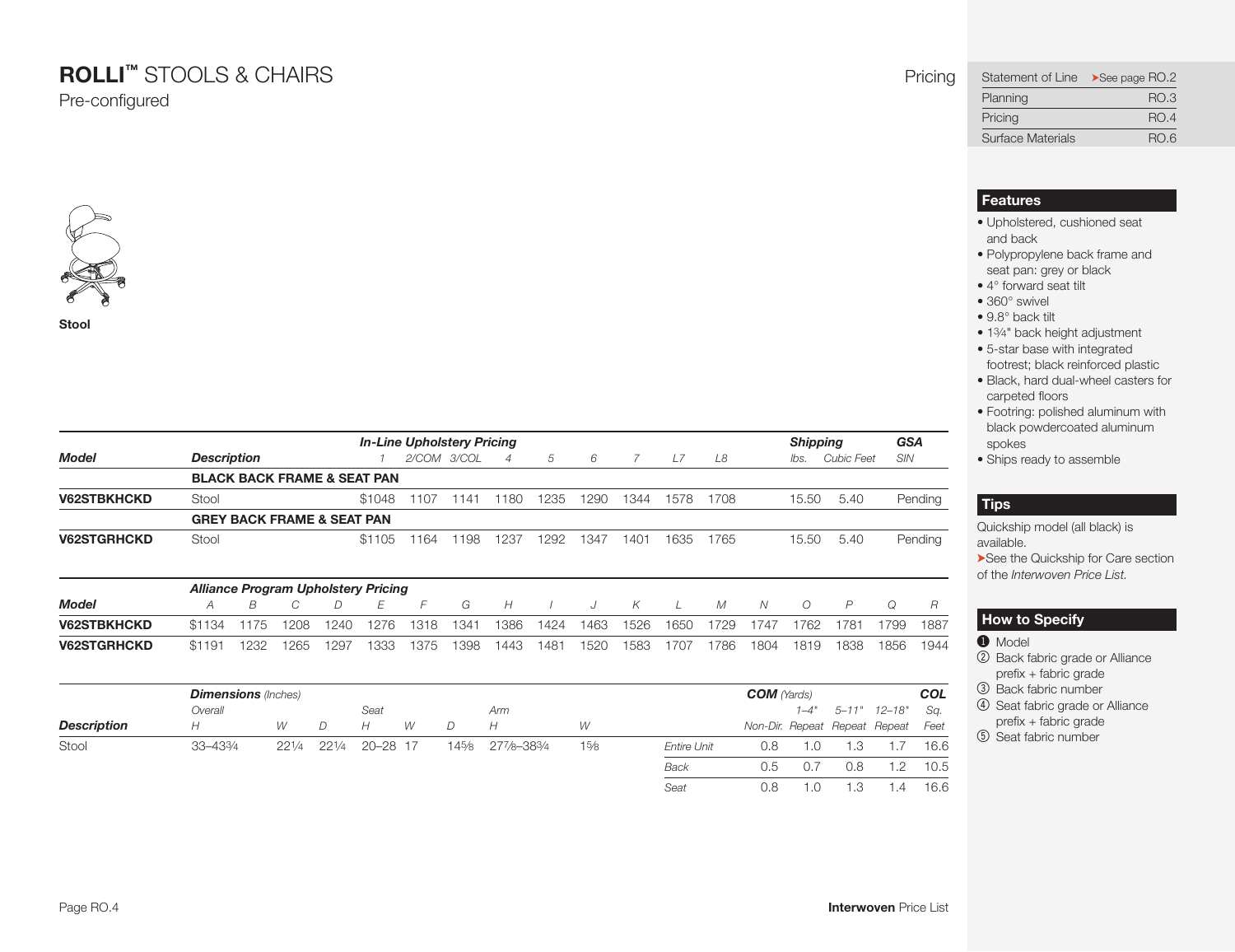# **ROLLI™** STOOLS & CHAIRS Pricing

**Configurable** 





**Stool Collaborative Chair**

|              |                                            |        | <b>In-Line Upholstery Pricing</b> |      |      |      |      |      |      |      | <b>Shipping</b> |                   | <b>GSA</b> |
|--------------|--------------------------------------------|--------|-----------------------------------|------|------|------|------|------|------|------|-----------------|-------------------|------------|
| <b>Model</b> | <b>Description</b>                         |        | 2/COM 3/COL                       |      | 4    | 5    | 6    |      | L7   | L8   | lbs.            | <b>Cubic Feet</b> | <b>SIN</b> |
|              | <b>BLACK BACK FRAME &amp; SEAT PAN</b>     |        |                                   |      |      |      |      |      |      |      |                 |                   |            |
| V62STBK      | Stool                                      | \$1259 | 1318                              | 1352 | 1391 | 1446 | 1501 | 1555 | 1789 | 1919 |                 | 24.20 14.40       | Pending    |
| V62CBBK      | Collaborative Chair                        | \$1081 | 1140                              | 1174 | 1213 | 1268 | 1323 | 1377 | 1611 | 1741 | 22.50           | 13.00             | Pending    |
|              | <b>GREY BACK FRAME &amp; SEAT PAN</b>      |        |                                   |      |      |      |      |      |      |      |                 |                   |            |
| V62STGR      | Stool                                      | \$1317 | 1376                              | 1410 | 1449 | 1504 | 1559 | 1613 | 1847 | 1977 |                 | 24.20 14.40       | Pending    |
| V62CBGR      | Collaborative Chair                        | \$1093 | 1152                              | 1186 | 1225 | 1280 | 1335 | 1389 | 1623 | 1753 |                 | 22.50 13.00       | Pending    |
|              | <b>Alliance Program Upholstery Pricing</b> |        |                                   |      |      |      |      |      |      |      |                 |                   |            |

|         |        | -    |      |        |      | -    |      |      |      |      |      |      |      |      |      |      |      |      |
|---------|--------|------|------|--------|------|------|------|------|------|------|------|------|------|------|------|------|------|------|
| Model   |        |      |      |        |      |      | G    | Н    |      |      | К    |      | М    |      |      | D    |      |      |
| V62STBK | \$1345 | 1386 | 419  | $45 -$ | 1487 | 1529 | 1552 | 1597 | 1635 | 1674 | 1737 | 1861 | 1940 | 1958 | 1973 | 1992 | 2010 | 2098 |
| V62CBBK | \$1167 | 1208 | 1241 | 273    | 1309 | 1351 | 1374 | 1419 | 1457 | 1496 | 1559 | 1683 | 762  | '780 | 1795 | 1814 | 1832 | 1920 |
| V62STGR | \$1403 | 1444 | 1477 | 1509   | 1545 | 1587 | 1610 | 1655 | 1693 | 1732 | 1795 | 1919 | 1998 | 2016 | 2031 | 2050 | 2068 | 2156 |
| V62CBGR | \$1179 | 1220 | '253 | 1285   | 1321 | 1363 | 386  | 1431 | 1469 | 1508 | 157  | 1695 | (14) | 792  | 1807 | 1826 | 1844 | 1932 |

|                    | <b>Dimensions</b> (Inches) |            |            |             |    |       |                               |      |                    |     |    |     |                                    | <b>COL</b> |
|--------------------|----------------------------|------------|------------|-------------|----|-------|-------------------------------|------|--------------------|-----|----|-----|------------------------------------|------------|
|                    | Overall                    |            |            | Seat        |    |       | Arm                           |      |                    |     |    |     | $1-4"$ 5-11" $12-18"$              | Sq.        |
| <b>Description</b> | Н                          | W          | D.         | H           | W  |       | Н                             | W    |                    |     |    |     | Non-Dir. Repeat Repeat Repeat Feet |            |
| Stool              | $33 - 433/4$               | 221/4      | $22^{1/4}$ | $20 - 28$   |    | 145/8 | 277/8-383/4                   | 15/8 | <b>Entire Unit</b> | 0.8 | .0 |     |                                    | 16.6       |
| Chair              | $28^{1/6} - 35^{1/6}$      | $22^{1/4}$ | $22^{1/4}$ | 153/8-191/2 | 17 | 145⁄8 | $23\frac{1}{2}-30\frac{1}{2}$ | 15/8 | <b>Back</b>        | 0.5 |    | 0.8 |                                    | 10.5       |
|                    |                            |            |            |             |    |       |                               |      | Seat               | 0.8 | .0 |     | .4                                 | 16.6       |

<span id="page-4-0"></span>

| Statement of Line >See page RO.2 |             |
|----------------------------------|-------------|
| Planning                         | <b>RO.3</b> |
| Pricing                          | <b>RO.4</b> |
| <b>Surface Materials</b>         | RO.6        |

#### **Features**

- Upholstered, cushioned seat and back
- Polypropylene back frame and seat pan: grey or black
- 4° forward seat tilt
- 360° swivel
- 9.8° back tilt
- 13⁄4" back height adjustment
- 5-star base with integrated footrest; black reinforced plastic
- Black, hard dual-wheel casters for carpeted floors
- Footring on stool model: polished aluminum with black powdercoated aluminum spokes • Ships fully assembled

### **Options**

• Soft casters for hard floors

### **How to Specify**

- $\bullet$  Model
- 2 Back fabric grade or alliance prefix + fabric grade
- 3 Back fabric number
- 4 Seat fabric grade or alliance prefix + fabric grade
- 5 Seat fabric number
- 6 Casters:
	- **C75** = hard for carpeted floors
	- $C47$  = Soft for hard floors  $(+\$38)$